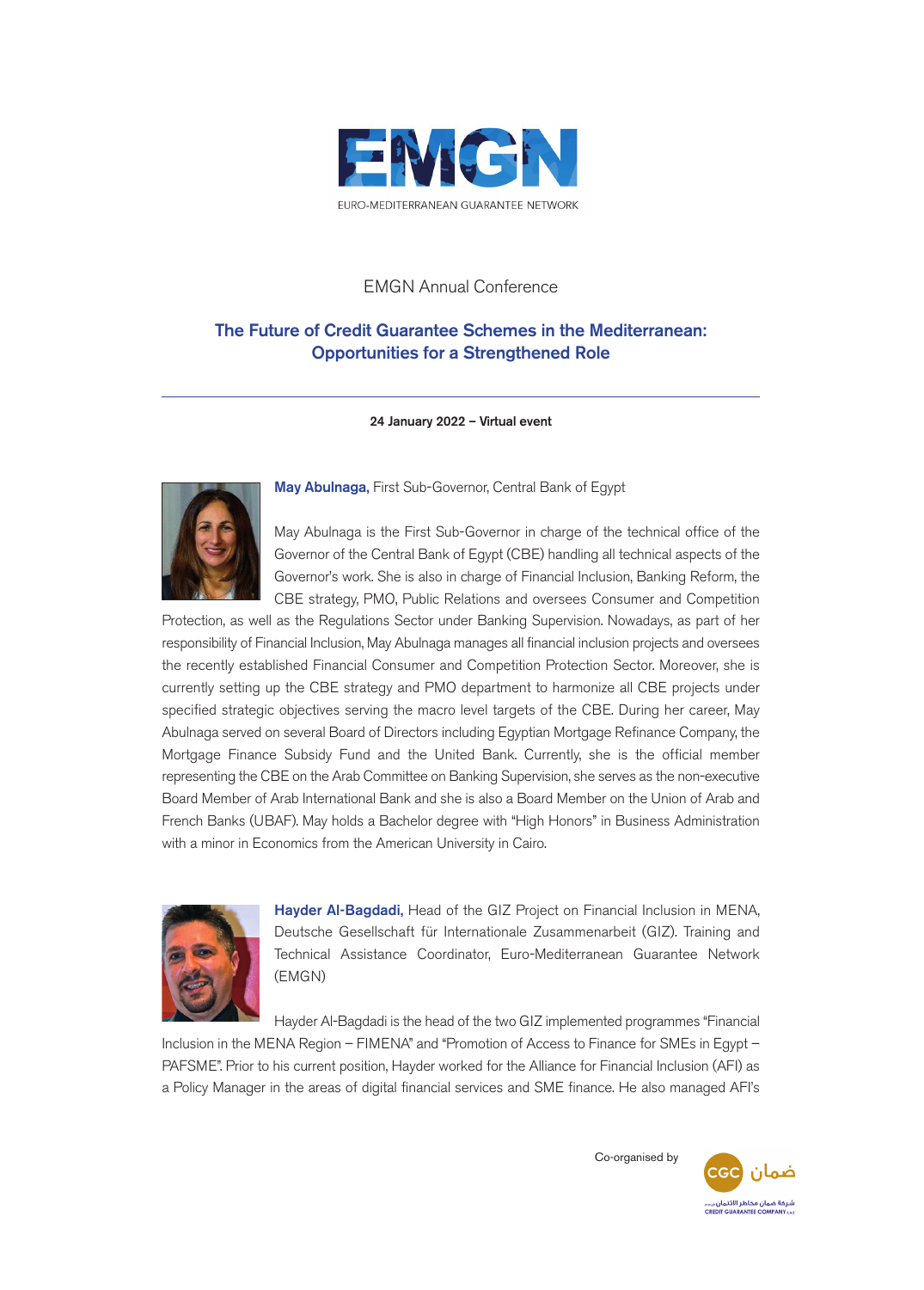

policy grant portfolio for the Pacific, Asia, and Eastern Europe.Before AFI, Hayder spent eight years at GIZ working on financial system and private sector development issues. At GIZ Headquarters' in Germany, he was an Advisor in the Financial System Development (FSD) Unit of the Economic Development and Employment Department responsible for GIZ's FSD programmes in Asia. Prior to this, Hayder served as a Project Manager in private sector development programmes in Indonesia, Bosnia and Herzegovina. His career began focusing on microfinance at GIZ Headquarters' in Germany.



**Roger Albinyana,** Managing Director, European Institute of the Mediterranean (IEMed). Advocacy and Event Coordinator, Euro-Mediterranean Guarantee Network (EMGN)

Roger Albinyana has been working at the IEMed since 2016 and as an associate professor at the Faculty of Economics of the University of Barcelona, where he teaches international economic policy. He has published numerous papers and articles in his fields

of expertise. Roger is also a board member at CIDOB and a member of the Advisory Council of EMEA. Prior to joining the IEMed, Roger served as Secretary for Foreign and EU Affairs of the Government of Catalonia (2013-2016) and was a member of the EU Committee of the Regions. From 2010 to 2013 he served as advisor on private sector development at the Secretariat of the Union for the Mediterranean. He holds an MA in Economic History from the University of Barcelona, a BA in Economics from Pompeu Fabra University and a BA in Business Administration and Management from the Open University of Catalonia (UOC).



**Mohammed Al-Jafari,** General Director, Jordan Loan Guarantee Corporation (JLCG)

Mohamed Al-Jafari was appointed Director General of the Jordan Loan Guarantee Corporation on 3 July 2011 by JLGC Board of Directors. Previous to its current position, he was Director General of the Deposit Insurance Corporation between 2004 and 2011. He also worked as Commissioner of Finance & Administration at the Aqaba Special

Economic Zone Authority during the period 2002-2003, and also held several positions in the Central Bank of Jordan during the period 1986-2002. Mohammed Al-Ja'fari holds a PhD in Finance from the Manchester Business School, a Master's Degree in Economics and Statistics from the University of Jordan, and a B.A. in Economics from Yarmouk University.



**Rym Ayadi,** President, Euro-Mediterranean Economists Association (EMEA). Scientific Coordinator, Euro-Mediterranean Guarantee Network (EMGN)

Professor Rym Ayadi is the Founder and President of the Euro-Mediterranean Economists Association (EMEA). She is also Founder and Director of the Euro-Mediterranean

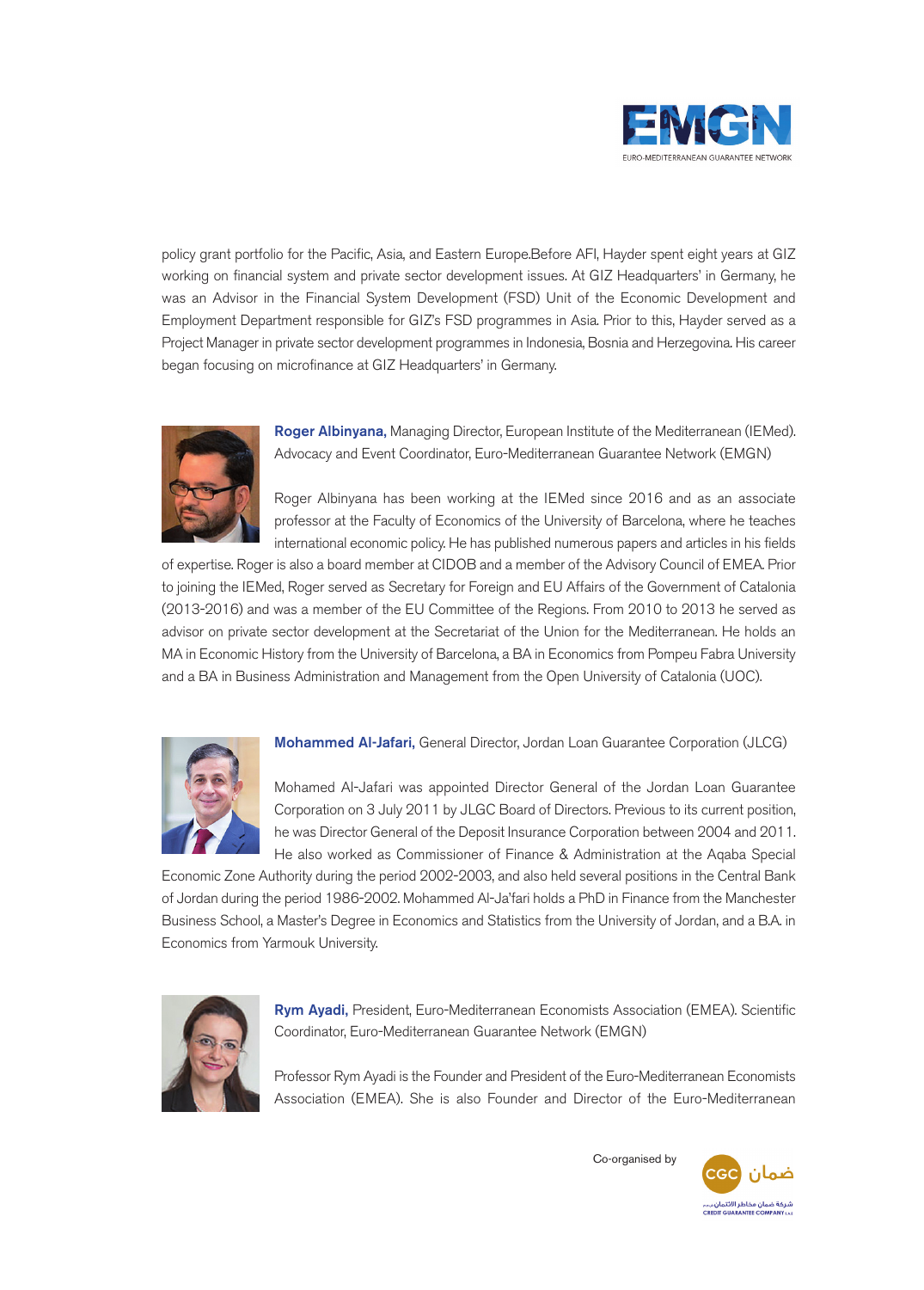

Network for Economic Studies (EMNES). Rym Ayadi is Honorary Professor at Cass Business School and Member of the Centre for Banking Research (CBR) at the City University of London. Rym Ayadi's fields of expertise include international financial systems, financial markets and institutions, global financial regulation and governance and socio-economic development and foresight in economies in transition. She is Academic Member of several high-level expert groups including the European Shadow Financial Regulatory Committee (ESFRC), the European Banking Authority Banking Stakeholders Group (BSG), the European Commission's Financial Services Users Group (FSUG), external advisor to the European Parliament (Economic and Financial Committee and Committee on Foreign Affairs), Mediterranean Assembly of the Mediterranean and the Union for the Mediterranean and invited expert in international organisations (e.g. IMF, OECD and others). Rym Ayadi holds a Ph.D. in Economics and Finance from University Paris Dauphine.



**Nagla Bahr,** Managing Director, Credit Guarantee Company, Egypt. Lead Representative, Euro-Mediterranean Guarantee Network (EMGN)

Nagla Bahr has more than 30 years of experience in finance, economic development, and strategic planning with a focus on emerging markets development. She has a special expertise in MSMSs Finance and development and structuring and managing Guarantee

Schemes. Her expertise was practiced in markets of MENA, Africa, East Europe, and South Asia. Nagla is the Managing Director of the Credit Guarantee Company (CGC) in Egypt since 2015. Prior to 2015 Ms. Bahr has served under both local and international umbrellas of BP, Shell Winning, Fulbright Commission and Finance and Banking Consultancies (FinBi). Nagla Bahr across her different services interacted with different ministries and authorities of GOE as well as the Central Bank of Egypt. She also interacted and worked closely with different International and bilateral Institutions such as WB, EIB, EU, IFAD, UNDP, IFC, AFDB, GIZ and Moody's analytics and others.



**Yisr Barnieh,** Chief of the Financial Markets Division, Arab Monetary Fund (AMF)

Yisr Barnieh is the Division Chief for Financial Markets in the Arab Monetary Fund (AMD), and prior to this, he acted as Chief of the Arab Capital Markets Division in the Economics and Technical Department at the AMF. Previously he was Senior Economist at the Secretariat of the Arab Central Banks Governors Council, where he led the launch of

technical assistance initiatives in partnership with international institutions. These include the Arab Payment and Securities Settlement Initiative with the World Bank and IMF; the Arab Debt Market Development Initiative with the IMF; and the Arab Credit Reporting Initiative with the International Finance Corporation (IFC). He was also a member of the task force on international remittances, led by the Bank for International Settlement

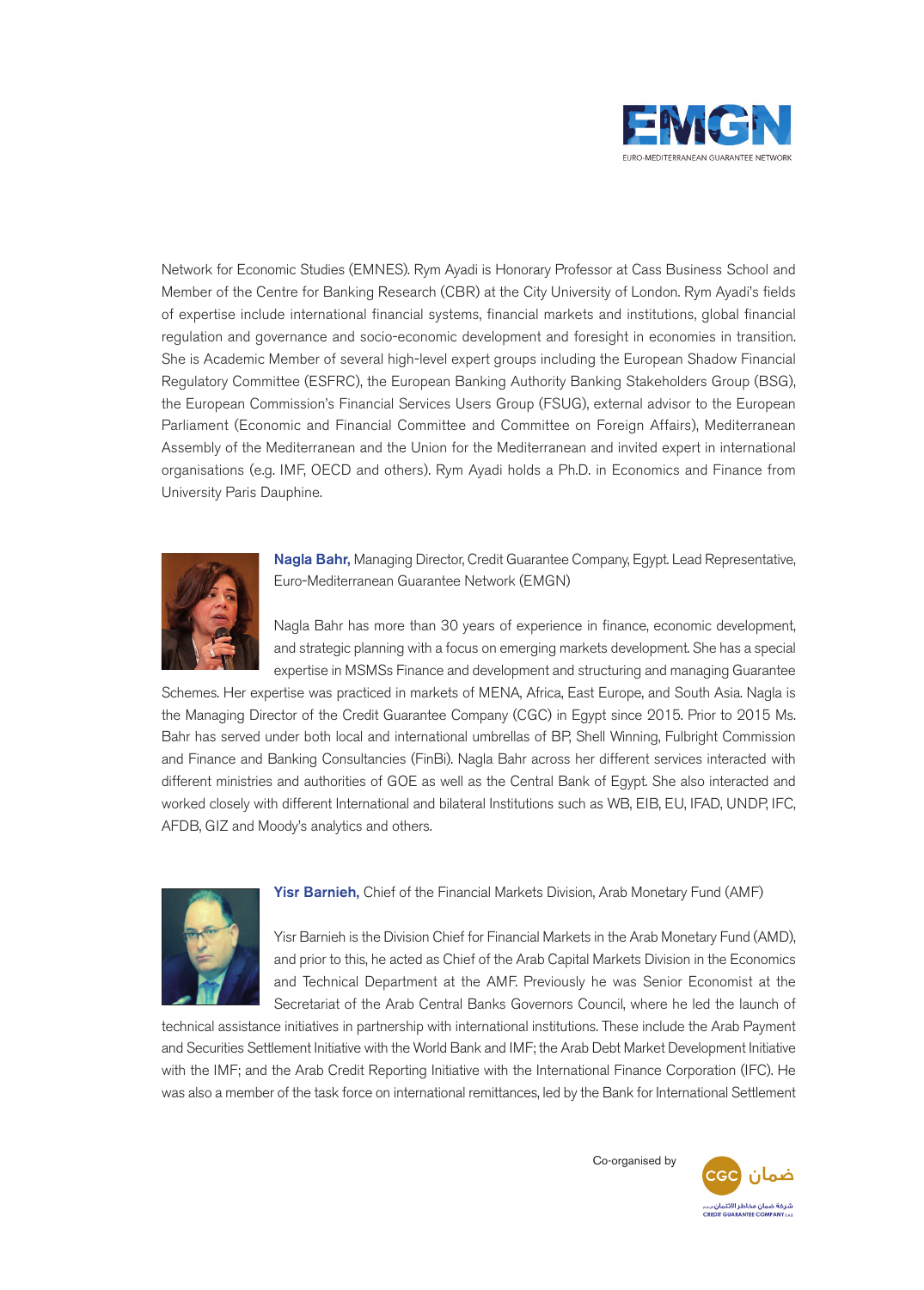

and the World Bank. Yisr Barnieh also played an integral role in establishing the Syrian Commission on Financial Markets and Securities, and Damascus Securities Exchange. He has participated in many joint missions with international financial institutions (World Bank, IFC, IMF) with the objective of providing technical or financial assistance to the financial sectors and capital market.



**Tahar Ben Hatira,** Chairman and General Manager, Société Tunisienne de Garantie (SOTUGAR) – Tunisia

Holder of a Master in Accounting Management IHEC Tunis (1983) and the Diploma of the School of Treasury Paris (1984), Tahar Ben Hatira is a graduate of the Higher Cycle of ENA Tunis (1986). He joined the General Control of Finance at the Ministry of Finance,

assuming the position of Chief of Cabinet Minister of Finance 2008-2011. He was Secretary-General of the Institute of Financing and Development of the Arab Maghreb from 1998 to 2004, then Administrator Expert Project P3A program to support the EU-Tunisia association agreement (2004-2008). Before his appointment as head of SOTUGAR the Tunisian Guarantee, Tahar Ben Hatira was Chief Executive Officer of the North West Investment Development Corporation Group.



## **Pietro Calice,** Senior Financial Sector Specialist, World Bank Group

Pietro Calice is a Senior Financial Sector Expert with the Finance Competitiveness and Innovation Global Practice of the World Bank Group, Europe and Central Asia Unit. In his capacity, Pietro Calice advises finance ministries, central banks and regulatory authorities on financial sector reforms. He has participated in several FSAPs and has written

extensively on financial stability and financial inclusion issues. Prior to joining the World Bank Group, Pietro Calice served in different capacities at the African Development Bank and worked at rating agencies. He holds an MSc in Banking and Finance, an MPhil in Development Studies and a Doctorate in Economics.



**Athina Chatzipetrou,** CEO and President of the Board of Directors, Hellenic Development Bank

Athina Chatzipetrou is the CEO and President of the Board of Directors of the Hellenic Development Bank (HDB). Since March 2020 and during her leadership, HDB has been restructured. Moreover, it has handled in excess of €8 billion in

loans, while starting with €280 million. She has about 30 years' experience in the corporate sector of leading positions and successes in diverse assignments and carries a long as well as deep experience in financial management. Among her previous roles, she served in leading positions at

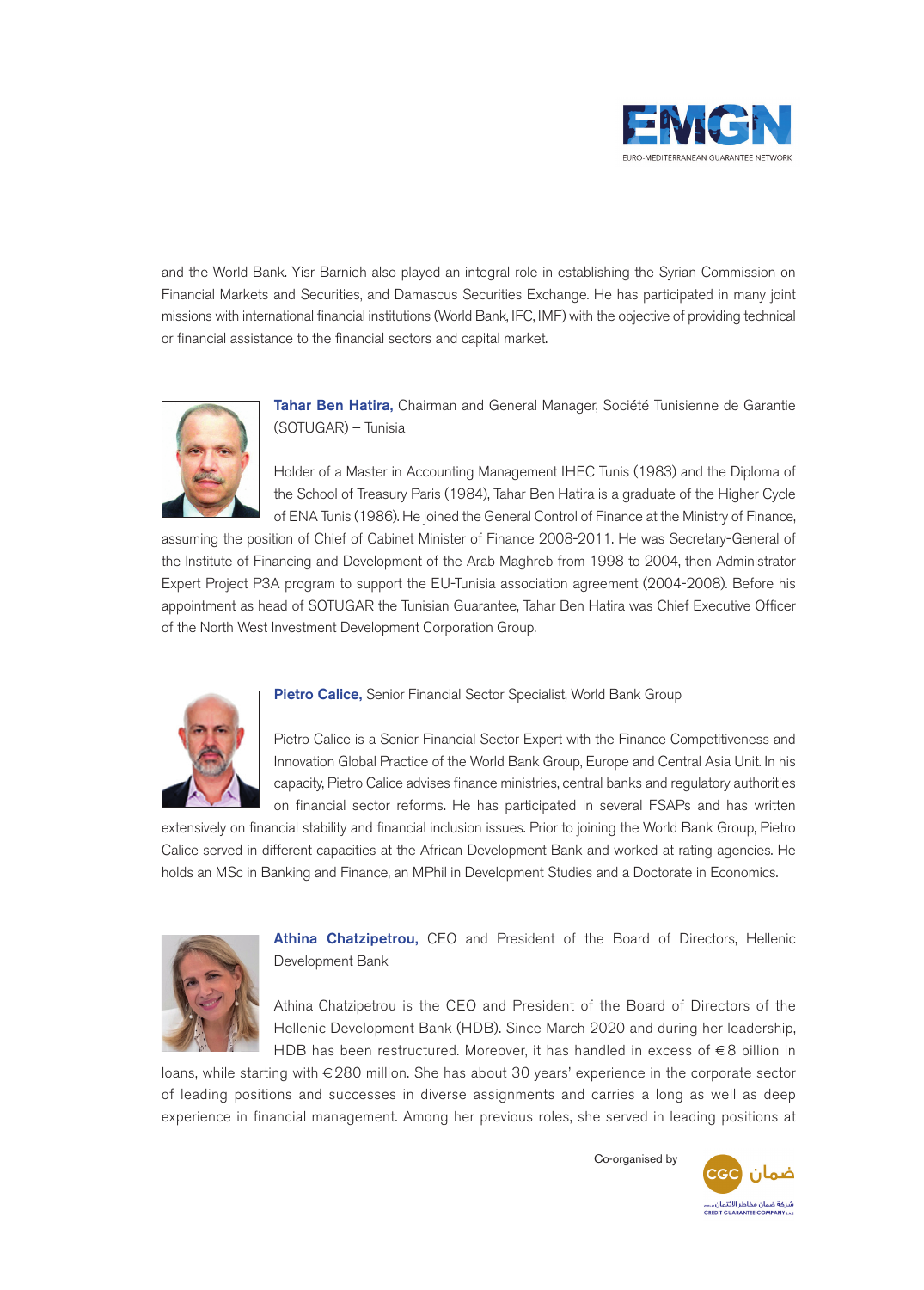

Coca-Cola Hellas, Beiersdorf Hellas and Toyota Group in Greece. She also served as Finance Advisor at the Ministry of Development and Competitiveness, Resident Advisor at the Netherlands Enterprise Agency, UNECE, and as President of the Board of Directors and CEO of the Archaeological Resources Fund. Athina Chatzipetrou, a Greek national, speaks English, French and German.



**Özge Demir Kuzucu,** General Coordinator, Kredi Garanti Fonu (KGF) - Turkey

Özge Demir Kuzucu has been acting as General Manager and Board Member of Kredi Garanti Fonu (KGF) in Turkey since August 2021, and has been continuing her duty as the General Coordinator of the Executive Board since October 2021. She started her career at Halkbank at the Board of Inspectors and served as assistant inspector, inspector,

senior inspector and director inspector, consecutively. She joined KGF in 2016 and she served as the Manager of the Internal Audit Division. Özge Demir Kuzucu was born in 1983 in Konya. She graduated from Ankara University, Faculty of Political Science, Department of Public Administration in 2006. She completed her master's degree in Business Administration (MBA) at Atılım University in 2013.



**Abdelkader El Khissassi,** Deputy Secretary General in charge of Economic Development and Employment, Union for the Mediterranean (UfM)

Dr. Abdelkader El Khissassi is the Deputy Secretary General of the Union for the Mediterranean (UfM), in charge of the Economic Development and Employment since July 2021. He is a Moroccan Diplomat who was seconded to the UfM Secretariat in Barcelona as

Senior Advisor responsible for the Youth and Civil Protection dossiers in the Social and Civil Affairs Division. Prior to his secondment to the UfM Secretariat, Dr. El Khissassi worked as a Diplomatic Advisor in charge of the Political Communication and Civil Society dossiers, at the Embassy of the Kingdom of Morocco in the Côte d'Ivoire, and as a Diplomatic Advisor in charge of the Political, Economic, Communication, Civil Society, and Protocol dossiers, at the Embassy of the Kingdom of Morocco in Burkina Faso. Besides serving abroad, he held the position of Political Advisor in charge of relationships with the European Institutions at the Ministry of Foreign Affairs, African Cooperation and Moroccan Expatriates of the Kingdom of Morocco in Rabat. Dr. El Khissassi holds a Doctorate degree in Contemporary History of International Relations (Euro-Med Relations) from the University of Strasbourg.



**José Fernando Figueiredo,** Chairman, Agrogarante – Sociedade de Garantia Mútua, Portugal. Founding President, Global Network of Guarantee Institutions (GNGI). Special Honorary Chairman, European Association of Guarantee Institutions (AECM)

Special Honorary Chairman of AECM, with the responsibility for the Relations of AECM

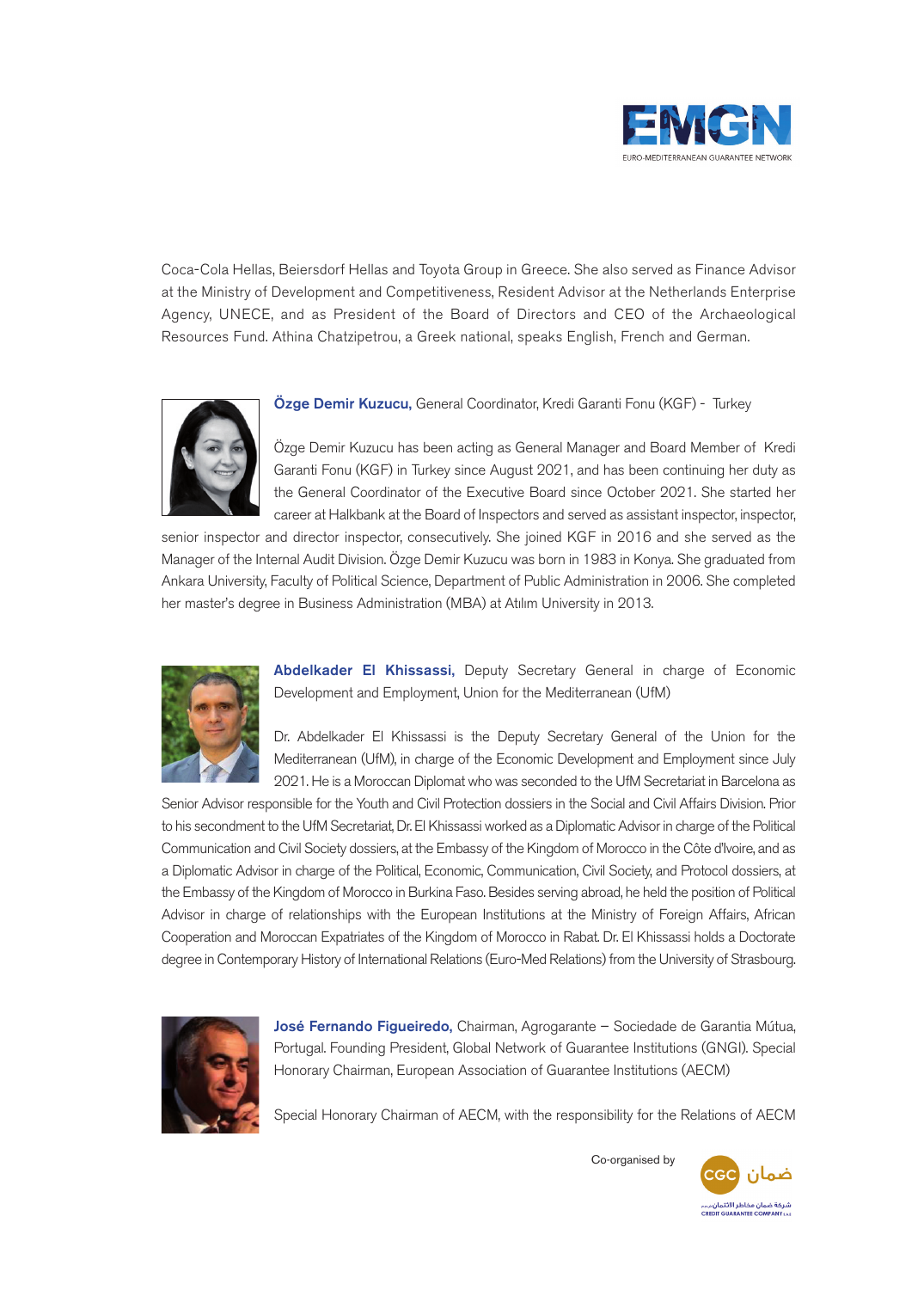

Outside of Europe, José Fernando was Chairman/President of the association from 2007 to 2015. Founder and Co-Coordinator of the Global Network of Guarantee Institutions from June 2016, he is also the Chairman of Agrogarante within the Sociedade de Garantia Mutúa of Portugal (SPGM) and a Member of the "Working Party on SME group" from OECD, representing AECM. José started his career at Inter-Risco, later he became a member of the Board of IAPMEI – Portuguese Small and Medium Sized Enterprises Agency, and acted as Chairman and Executive President of PME Investimentos. Alongside with guarantee activities, José Fernando served as Executive President of IFD – Instituição Financeira de Desenvolvimento, the Portuguese SME Promotional Financing Institution, became Chairman of the Sociedade de Garantia Mutúa of Portugal (SPGM), the holding of the Portuguese Mutual Guarantee Scheme that manages the public counterguarantee mechanism, and also acted as Chairman and partner of 2BPartner VC. José Fernando acts regularly as International Adviser for several governments and international organisations, and he was a Member of the 4 Independent Experts Group that evaluated the main EU Financial Programme aimed at supporting Innovation (RSFF), proposing measures for its successor, the Horizon 2020. He holds a degree in economics and a master in industrial economics.



**Beatriz Freitas,** Chairwoman of the Board of Directors, Banco Português de Fomento (BPF). President of the Board of Directors, Ibero-American Guarantee Network (Red Iberoamericana de Garantías - REGAR)

Since May 2017, Ana Beatriz Freitas is the President of the Board of Directors of the Sociedade de Garantia Mutúa of Portugal (SPGM). Currently, she is also a member of

the Board of Directors of Norgarante – Sociedade de Garantia Mutua, and of the Public Administration Recruitment Committee (CRESAP). Throughout her career, she held different positions within the Ministry of Economics and Finance, cooperating with the International Monetary Fund in Greece and Cabo Verde. She holds a Bachelor's Degree in Economics from the Portuguese Catholic University and a Master's Degree in Economics and Public Policy from the Instituto Superior de Economia e Gestao, Universidade de Lisboa (ISEG).



**Nasser Kamel,** Secretary General, Union for the Mediterranean (UfM)

A career diplomat for the Egyptian government, Nasser Kamel held the position of Ambassador of Egypt to the United Kingdom from 2014 to 2018. He was also Ambassador to France in the period 2006-2012, during which he took part in the drafting of the Joint Declaration of the 2008 Paris Summit that marked the launch of the Union

for the Mediterranean. Furthermore, between 2012 and 2014, he was Assistant Minister for Arab and Middle Eastern Affairs. From 2004 to 2006, he was the Director of Egypt's Public Information Service. Prior to this position he served in various embassies, including Washington (1984-1988), Lisbon (1990-1994), Tunis (1994-1998), Brussels (1999-2001) and Paris (2001-2004).